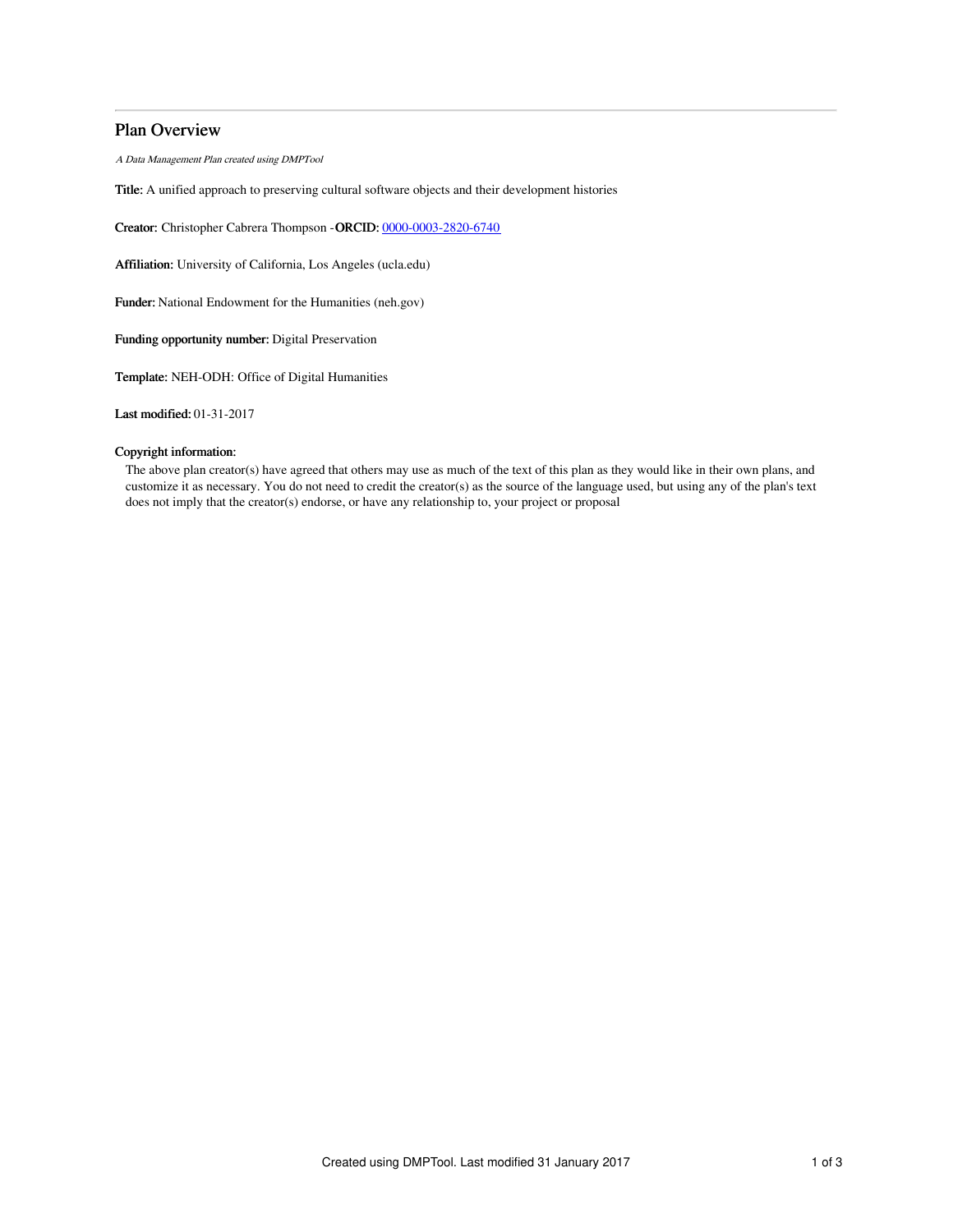# A unified approach to preserving cultural software objects and their development histories

## Roles and responsibilities

The Data Management Plan should outline the rights and obligations of all parties with respect to their roles and responsibilities in the management and retention of research data. It should also consider changes to roles and responsibilities that will occur should a project director or co-project director leave the institution or project. This data management plan will be implemented and managed by Eric Kaltman, under the project supervision of Noah Wardrip-Fruin. Christy Caldwell will assist with transferring data to the University of California Curation Center (UC3). UC3 will have long-term responsibility for the permanent storage needs of the data. All transferred data will be made publically accessible.

## Expected data

The Data Management Plan should describe the types of data, samples, physical collections, software, curriculum materials, and other materials to be produced in the course of the project. It should then describe the expected types of data to be retained.

We are developing an approach to preserving software objects. Therefore, our data is at two levels: the objects we are preserving, and the documentation of the preservation process.

The data from preservation objects will include:

- interview transcripts from Prom Week team members
- text files of correspondence, notes, academic papers and planning documentation from the development history of Prom Week
- text descriptions of objects such as physical prototypes created in the process of Prom Week's development
- software code from previous versions and final version of Prom Week

The documentation of the preservation process will be:

• text file of academic paper or report

The data will be gathered through the preservation process of appraisal.

During the project's lifetime, software code will be stored on the UCSC Code Repository that is backed up nightly. Other documentation (text files and transcripts) will be stored on Library servers with nightly back ups. Notes documenting the preservation process will be made using a cloud document, downloaded and backed up on a Library computer weekly.

## Period of data retention

NEH is committed to timely and rapid data distribution. However, it recognizes that types of data can vary widely and that acceptable norms also vary by discipline. It is strongly committed, however, to the underlying principle of timely access. In their DMP applicants should address how timely access will be assured. All relevant data will be deposited Merritt Repository Service from the University of California Curation Center (UC3) for long-term storage upon completion of the project<br>study. Once data is transferred to Merritt, all da

#### Data formats and dissemination

The Data Management Plan should describe data formats, media, and dissemination approaches that will be used to make data and metadata available to others. Policies for public access and sharing should be described, including provisions for appropriate protection of privacy, confidentiality, security, intellectual property, or other rights or requirements. Research centers and major partnerships with industry or other user communities must also address how data are to be shared and managed with partners, center members, and other major stakeholders.

The metadata that will be used for this project is, indeed, a major crux of this preservation project itself.

Software code will need adequate metadata wrapping to ensure that either it can be migrated to another coding language, or there can be an emulation solution for future use. The metadata must be complete enough to include technical details, contextual story-lines, user behavior assumptions, and structural information. Metadata for interactive software objects such as video games is nascent. Using metadata recommendations from the projects Preserving Virtual Worlds I and II, this project plans to employ OWL ontology with METS and OAI-ORE schema to sufficiently provide the detailed information required for wrapping this type of software code.

Other data formats will be text files from interview transcripts, planning documents and academic papers. These will use METS schema to sufficiently enhance discoverability.

With this metadata wrapping, the UC3 managed Merritt Repository Service will allow easy sharing and accessibility.

Interviews will be for historical purposes only and conducted to Oral History Association standards. No human subjects are used for research purposes for this project; therefore there are no IRB Protocol obligations.

### Data storage and preservation of access